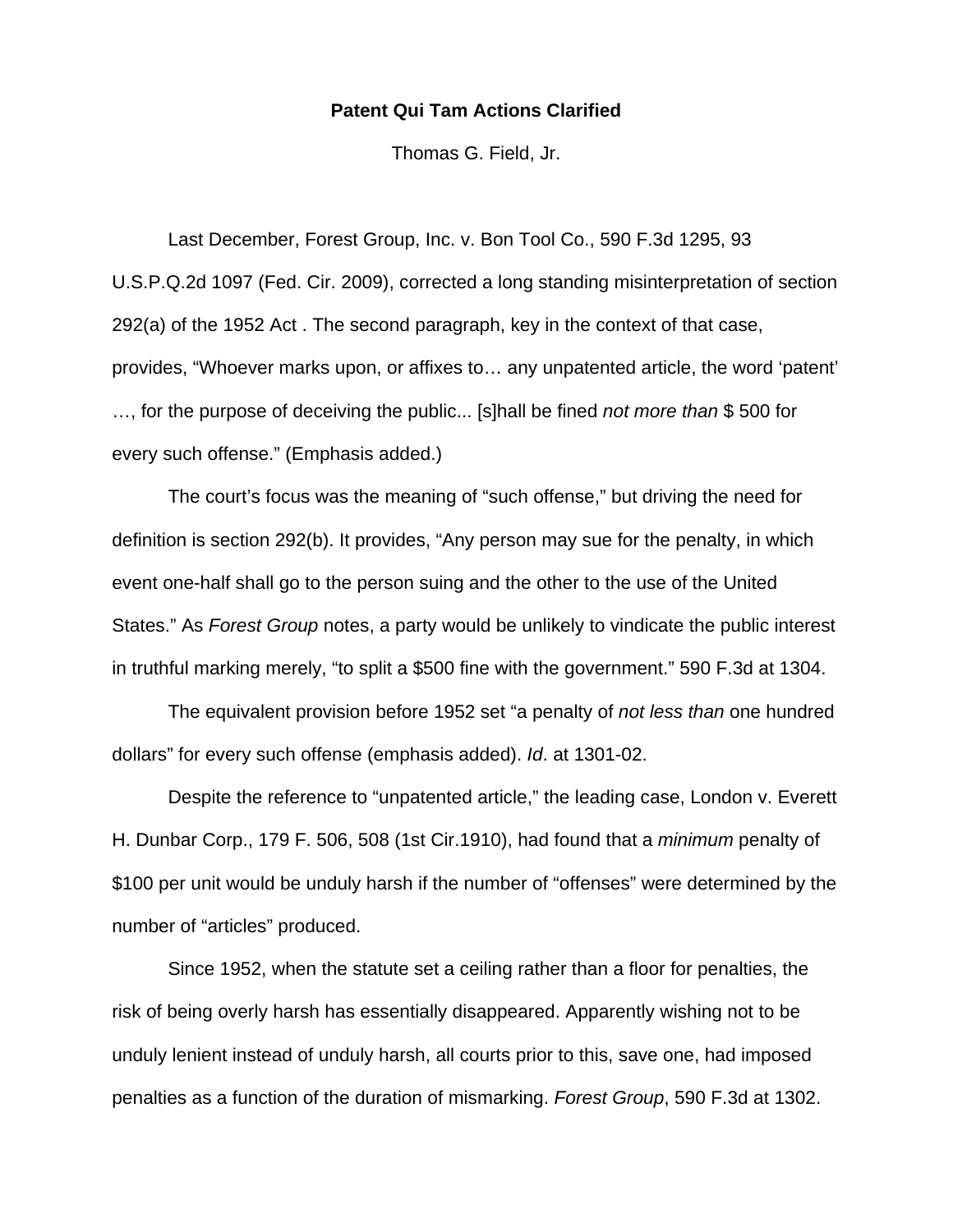"[T]his time-based approach does not find support in the plain language of § 292," however; *id.* Given the section's reference to "patented article," the court therefore turns to the number of articles sold; *id.* The court also points out that flexibility necessary to match penalties to the seriousness of the infraction is retained. "[T]he statute provides district courts the discretion to strike a balance between encouraging enforcement of an important public policy and imposing disproportionately large penalties…. In the case of inexpensive mass-produced articles, a court has the discretion to determine that a fraction of a penny per article is a proper penalty." *Id.* at 1304.

 Nothing suggests that Forest's false marking deterred competitors who were sued for infringement in this and another action. The court nevertheless endorses the notion that "potential competitors may be dissuaded from entering the same market. False marks may also deter scientific research…. False marking can also cause unnecessary investment in design around or costs incurred to analyze the validity or enforceability of a patent…. These injuries occur each time an article is falsely marked. The more articles that are falsely marked the greater the chance that competitors will see the falsely marked article and be deterred." *Id.* at 1303 (citations omitted). In such ways, the opinion may forestall emerging criticism of private attorneys general such as one who had set up a holding company merely to bring section 292 actions. *Id.*

 Patentees obligated to provide notice under section 287(a) may feel that they are on the horns of a dilemma. Yet more than mere falsity is required. Intent to deceive must be established. *See* Clontech Labs. Inc. v. Invitrogen Corp., 406 F.3d 1347, 1352- 53 (Fed.Cir. 2005) (plaintiff must show that the defendant lacked reason to believe that its goods were properly marked).